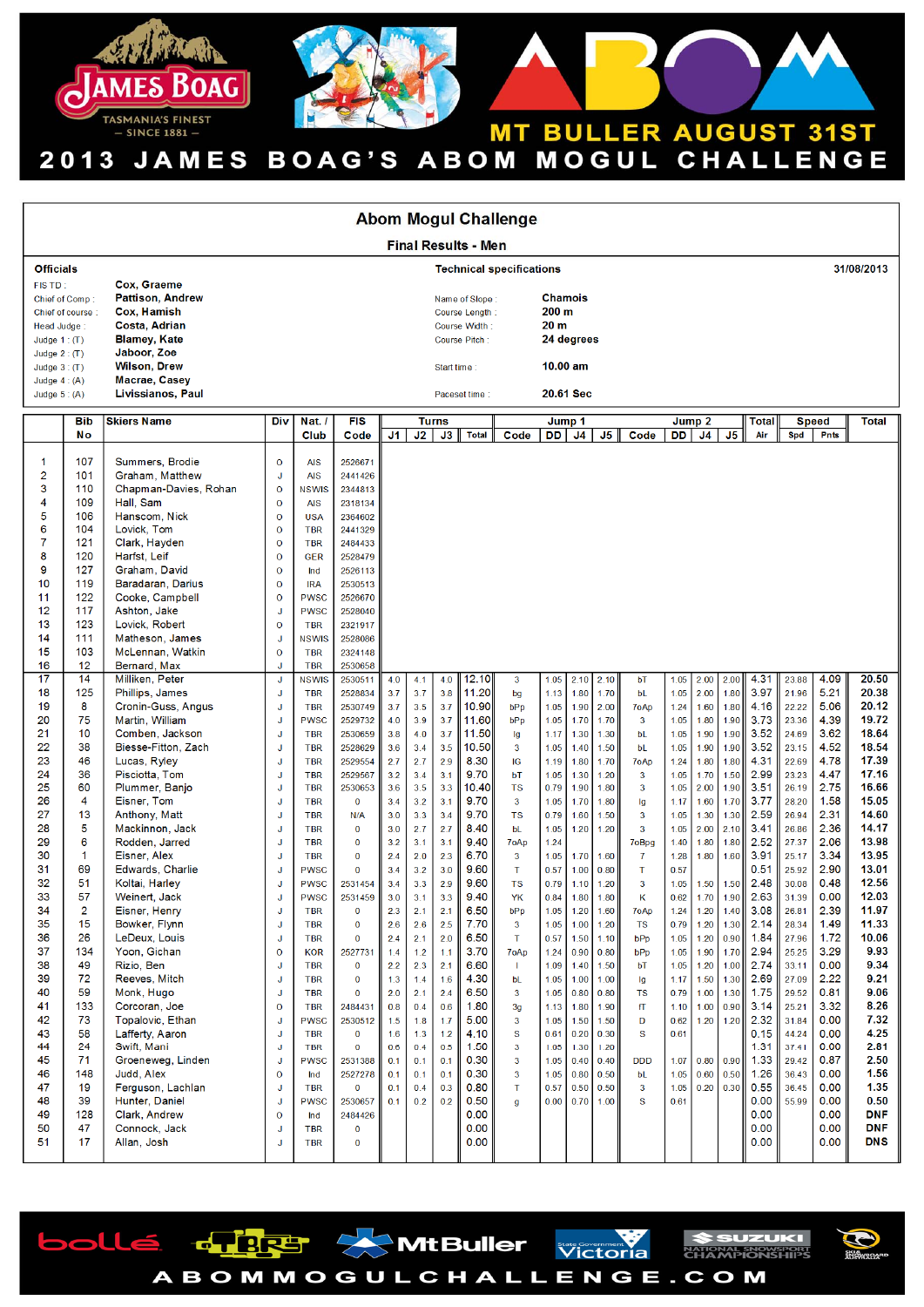## **Mens Dual Moguls Finals protocol**